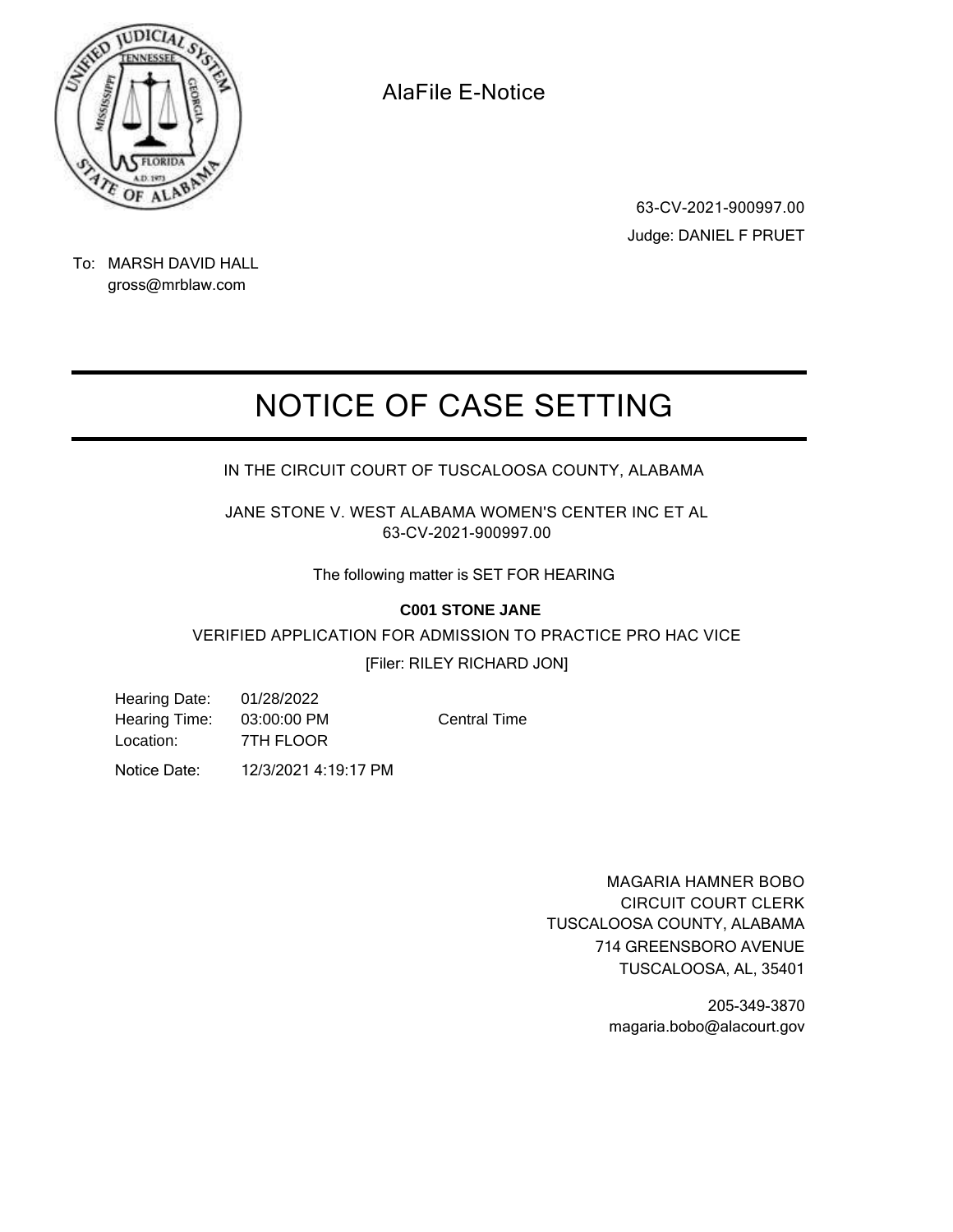

**63-CV-2021-900997.00** Judge: DANIEL F PRUET

To: BROWN DAVID TYLER tbrown@mrblaw.com

## **NOTICE OF CASE SETTING**

**IN THE CIRCUIT COURT OF TUSCALOOSA COUNTY, ALABAMA**

**JANE STONE V. WEST ALABAMA WOMEN'S CENTER INC ET AL 63-CV-2021-900997.00**

The following matter is SET FOR HEARING

#### **C001 STONE JANE**

**VERIFIED APPLICATION FOR ADMISSION TO PRACTICE PRO HAC VICE**

[Filer: RILEY RICHARD JON]

Hearing Date: 01/28/2022 Hearing Time: 03:00:00 PM Location: 7TH FLOOR

Central Time

Notice Date: 12/3/2021 4:19:17 PM

**MAGARIA HAMNER BOBO CIRCUIT COURT CLERK** TUSCALOOSA COUNTY, ALABAMA TUSCALOOSA, AL, 35401 714 GREENSBORO AVENUE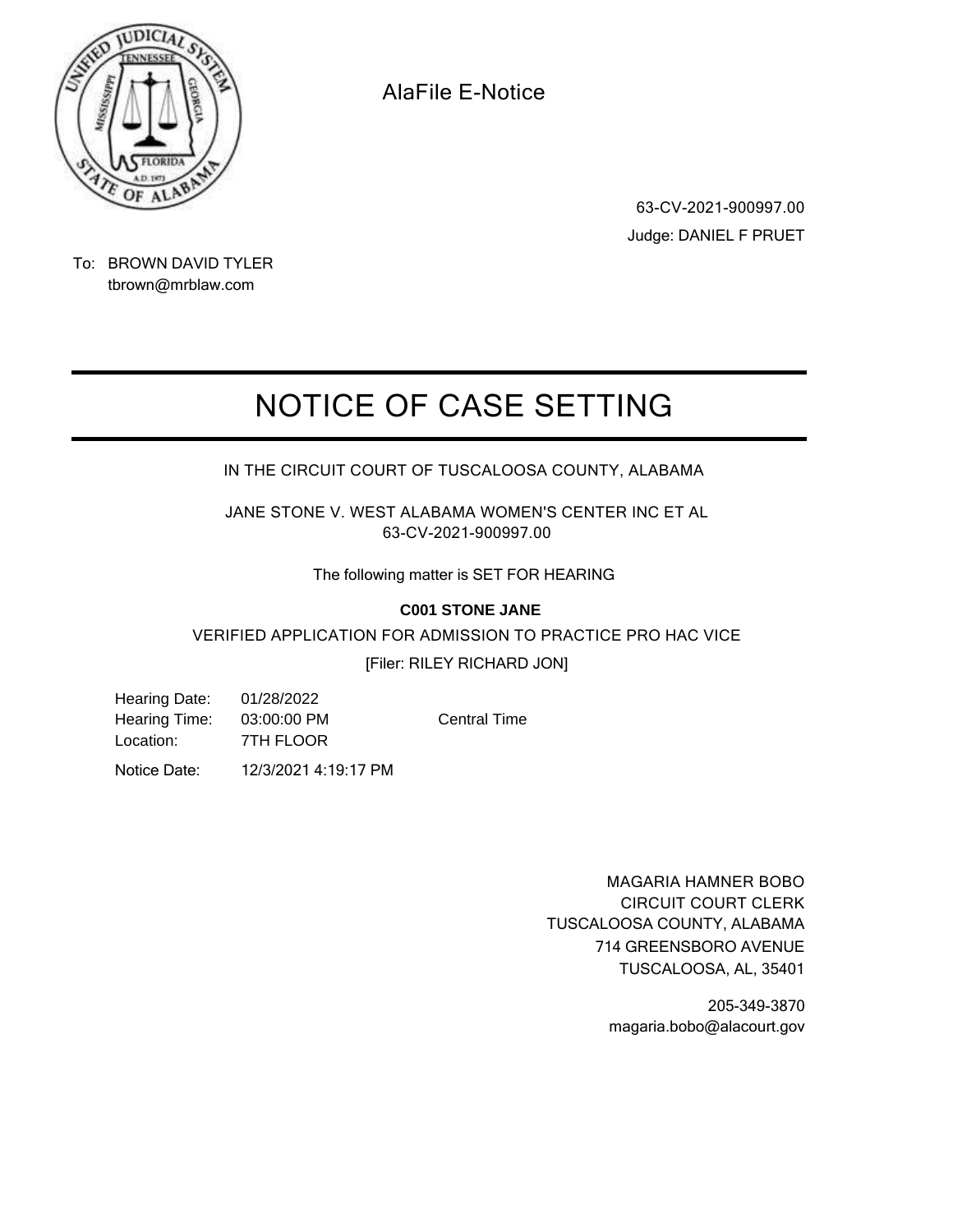

**63-CV-2021-900997.00** Judge: DANIEL F PRUET

#### To: RILEY RICHARD JON rriley@mrblaw.com

# **NOTICE OF CASE SETTING**

### **IN THE CIRCUIT COURT OF TUSCALOOSA COUNTY, ALABAMA**

**JANE STONE V. WEST ALABAMA WOMEN'S CENTER INC ET AL 63-CV-2021-900997.00**

The following matter is SET FOR HEARING

#### **C001 STONE JANE**

#### **VERIFIED APPLICATION FOR ADMISSION TO PRACTICE PRO HAC VICE**

#### [Filer: RILEY RICHARD JON]

Hearing Date: 01/28/2022 Hearing Time: 03:00:00 PM Location: 7TH FLOOR

Central Time

Notice Date: 12/3/2021 4:19:17 PM

**MAGARIA HAMNER BOBO CIRCUIT COURT CLERK** TUSCALOOSA COUNTY, ALABAMA TUSCALOOSA, AL, 35401 714 GREENSBORO AVENUE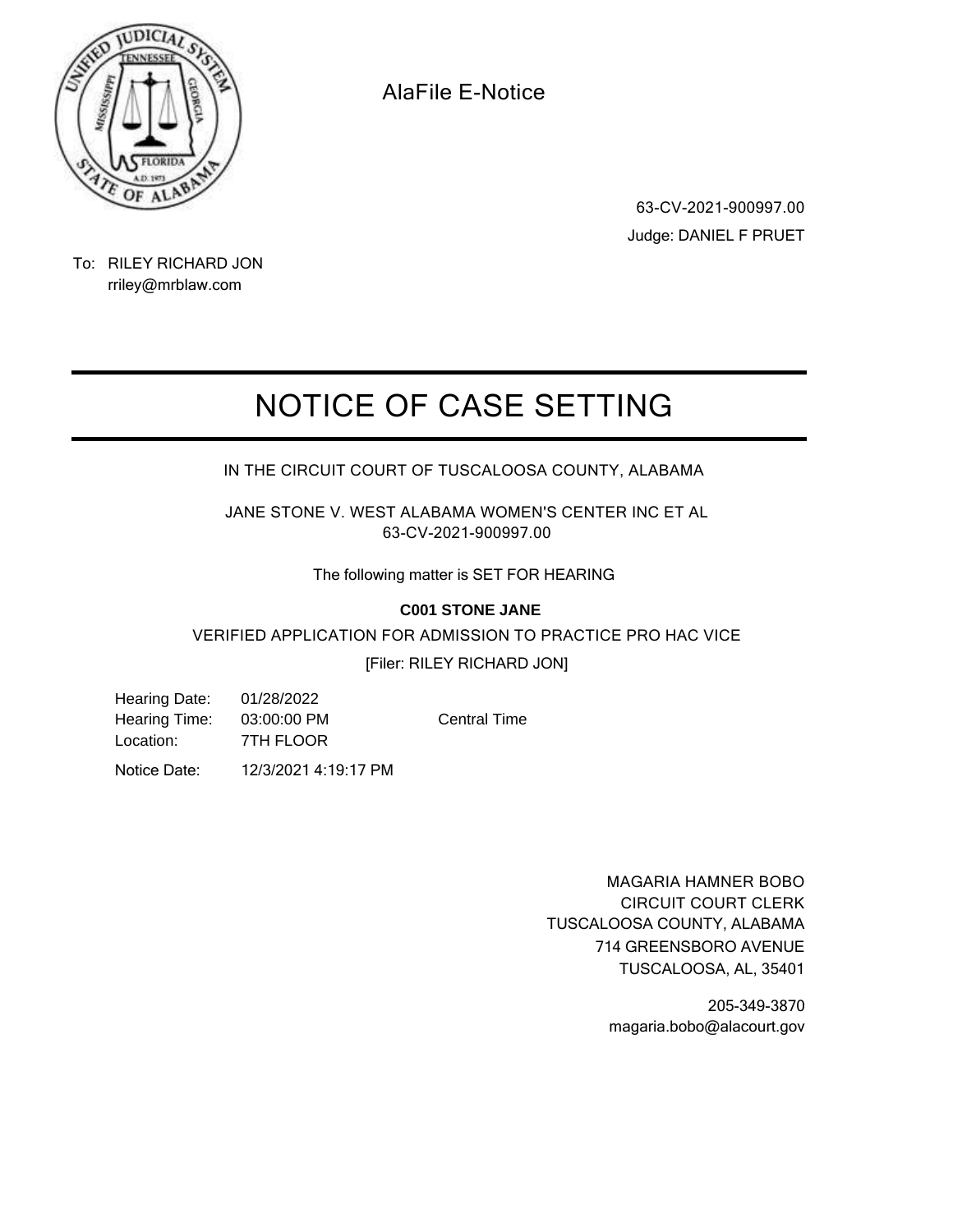

**63-CV-2021-900997.00** Judge: DANIEL F PRUET

To: WEST ALABAMA WOMEN'S CENTER INC (PRO SE) C/O YELLOWHAMMER FUND-AGT 2223 8TH STREET TUSCALOOSA, AL, 35401-0000

### **NOTICE OF CASE SETTING**

**IN THE CIRCUIT COURT OF TUSCALOOSA COUNTY, ALABAMA**

**JANE STONE V. WEST ALABAMA WOMEN'S CENTER INC ET AL 63-CV-2021-900997.00**

The following matter is SET FOR HEARING

#### **C001 STONE JANE**

**VERIFIED APPLICATION FOR ADMISSION TO PRACTICE PRO HAC VICE**

[Filer: RILEY RICHARD JON]

Hearing Date: 01/28/2022 Hearing Time: 03:00:00 PM Location: 7TH FLOOR

Central Time

Notice Date: 12/3/2021 4:19:17 PM

**MAGARIA HAMNER BOBO CIRCUIT COURT CLERK** TUSCALOOSA COUNTY, ALABAMA TUSCALOOSA, AL, 35401 714 GREENSBORO AVENUE